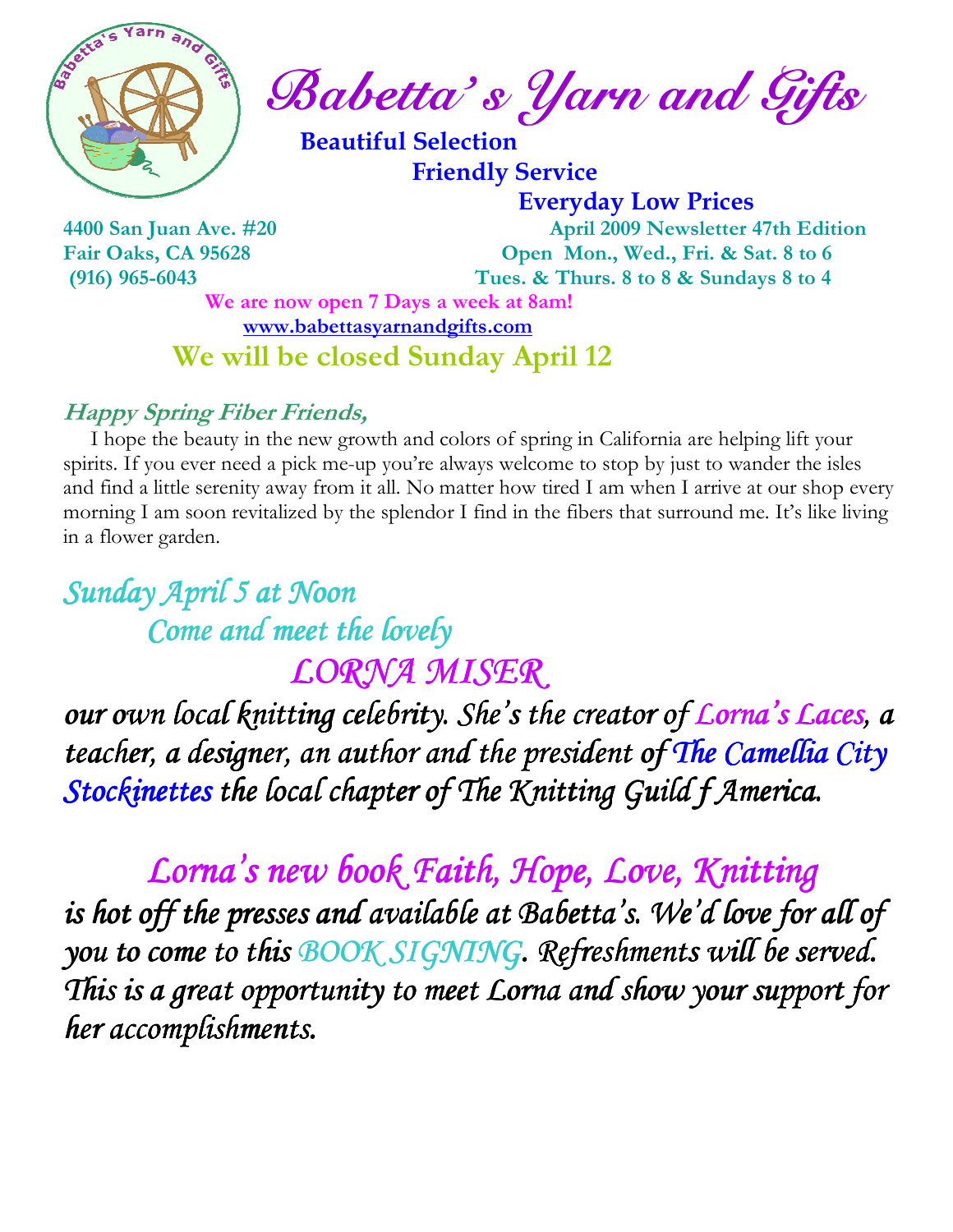## Our classes for April are full except for the Saturday 2pm-3:30pm knitting project class. We're taking sign-ups for May now too.

## Classes for May 2009 at Babetta's 965-6043

 In our project classes you can learn to knit anything from scarves to socks to felted purses to lace shawls to hats to sweaters. Pick your project and join in the fun. Our knitters inspire each other to try new things by sharing ideas and showing off their latest creation. Sign up for one of our classes and you will receive a coupon for %10 off your next purchase. If our class times aren't convenient we also offer private lessons in Knitting, Crochet, Spinning and Weaving by appointment.

\*Pre-registration is required as class sizes are limited. Please choose your dates carefully. Because of scheduling conflicts and complications, make-up classes will only be allowed under special circumstances and individual consideration.

**Tuesdays May 5, 12 & 19**  Knitting Project 6pm – 7:30pm fee \$40

**Wednesdays May 6, 13 & 20**  Knitting Project 1pm – 2:30pm fee \$40 Knitting Project 3:00pm- 4:30pm fee \$40

**Thursday May 7, 14 & 21**  Knitting Project 6pm – 7:30pm fee \$40

**Saturdays May 9, 16 & 23**  Crochet 11am – 12:30pm fee \$40 Knitting Project 2pm – 3:30pm fee \$40 Knitting Project 4pm – 5:30pm fee \$40.

Private Lessons Knitting or Crochet \$15 an hour and Group Knitting or Crochet Private lessons \$10 an hour per person. Spinning or weaving \$20 an hour and group rates are \$15 an hour per person.

\* Come sit and knit with our knitting group on the 1st & 3<sup>rd</sup> Sat. every month from 10am  $-$  2pm.

#### Would you like to make newborn hats to donate to area Hospital Nurseries? Join the Fair Oaks Madhatters Knitting Group at Babetta's

The second Thurs. of every month from 10am – 12pm upcoming dates are March 12 & April 9. You can drop off hats to donate if you can't make it to our meeting dates.

## New this month –

 ART FELT pencil roving and special paper for creating beautiful felted fiber art pieces with ease.

 New sock yarns… Poems Sock, Misti Alpaca sock, Paca Peds HT, Happy Feet, Happy Feet DK, Encore Sock Zauberball & the final Tofutsies "Sock Club" color SOMETHING SPRING along with it's free pattern.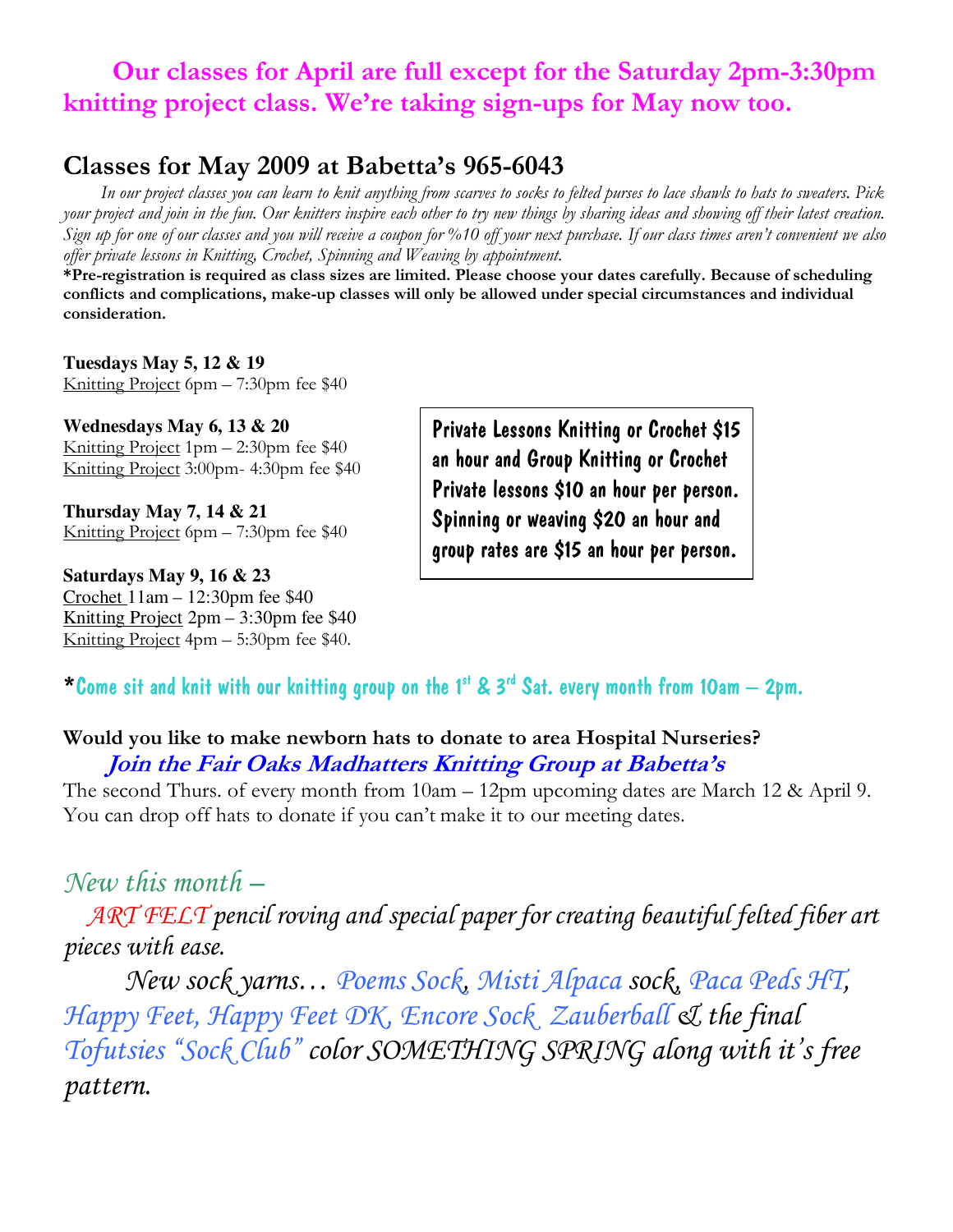We have BABY BUNNY from Plymouth a soft washable baby yarn with angora. Sugar Rush made of sugar cane, CotSoy a blend of cotton and soy, Haze a corn/cotton blend and Amaizing a 100% corn DK yarn that is completely washable and dryable from SWTC. From Conjoined Creations we have "FLAT FEET" and Lace Weight Soy and Soy Chenille. Come see the Yak/Bamboo blend from Shokay. It's soooo soft. From Mountain Colors we have River Twist and Silk'n Ewe. Little Lehigh an acrylic/cotton blend in DK weight has been added to our "baby yarn" selection. We have Solstice and Allegro from the Verde Collection produced by Classic Elite. If you're into Needle felting our baskets are overflowing with new roving right now.

# Free Pattern for April 2009 – The "Amaizing" Mitered Corn Baby Bib

 This is a great way to try out this wonderfully soft washable/dryable yarn made entirely from corn. It can be knit at 22 or 20 stitches to 4".

Materials: 1 Ball Amaizing, size 8, 24" circular needles, coiless pins or split ring stitch markers.

 $CO$  147 stitches marking the 56<sup>th</sup> stitch in from each end.

Row  $-1$  (rs) k to 1 st before m, sl 2 sts together as if to knit, k 1, pass the 2 sl sts over the knit st. (Double decrease made) repeat once more and k to end. You will be decreasing all rs rows in this manner throughout.

 $Row-2$  (ws)  $k$ 

Row  $-3$  (rs) buttonhole row, k 3, yo, k2tog, k5, yo, k2tog, knit to the end as established in row 1.

 $Row-4$  (ws) k

- Row  $-5$  (rs) bo 20 sts,  $k$  to end as established in row 1.
- $Row 6$  (ws) bo 20 sts, k to the end.
- Row  $-7$  (rs) k.
- Row  $-8$  (ws) p.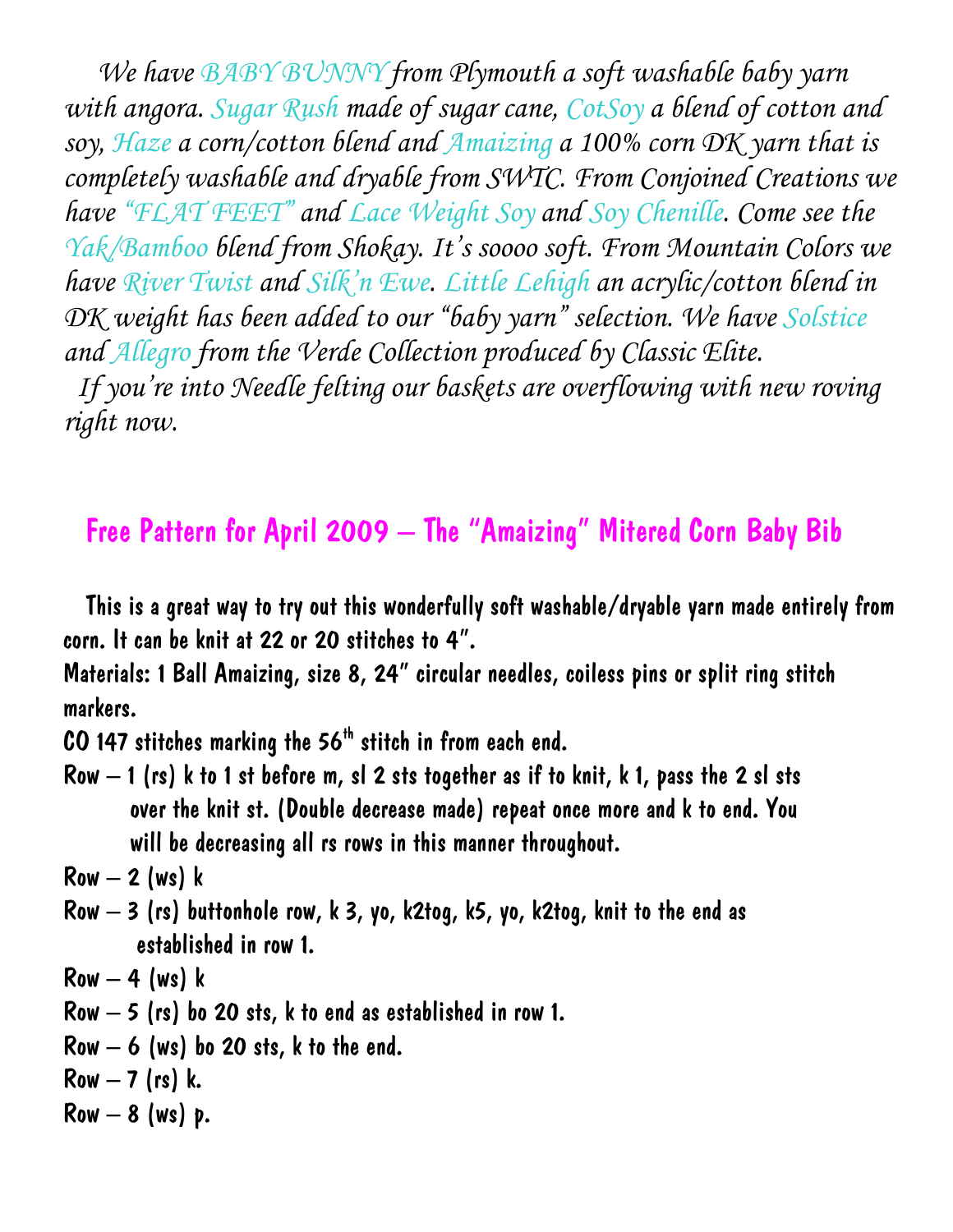$Row - 9$  (rs)  $k$ Row  $-10$  (ws) p.  $Row - 11$  (rs) k.  $Row - 12$  (ws) p.  $Row - 13$  (rs) k.  $Row - 14$  (ws)  $k$ 

Repeat rows  $7 - 14$  2 times more. Last 3 rows  $-1$ - (rs) k, 2-(ws) p, 3- (rs) k. Next row bind off all stitches and fold bo sts in half and sew together using tail. Weave in ends and sew button on right side strap. You will have 2 button holes to adjust size.

 $K=$ knit,  $p=$ purl, sl $=$ slip stitch, co $=$ cast on, yo $=$  yarn over, k2tog $=$ knit 2 stitches together, bo=bind off, m=marker, rs=right side row, ws=wrong side row.

 Here's a reprint of a pattern from the past. Yes there's still time to make a one of these "quick knit" projects.

## Friendly Felted Easter Basket

Materials:

Cascade 220 one skein each: Color Aturquoise, Color B-pink, Color C-yellow, Color D lavender 16" circular size 15 Stitch marker

With color A CO 20 sts, k 21 rows in garter st.

At end of last row place st marker on right hand needle (the needle with the 20 sts) with this needle PU and

knit 10 sts along the side of garter st ridges, then PU and K 20 sts down the long end of bottom, then 10 sts

up other side of garter st ridge. You should have 60 sts, knit the last 20 sts till your marker.

Rounds 1-4; Knit with color A

Switch to color B and K rounds 5-8. Then switch to color C and knit rounds 8-11. Switch to color D and knit rounds 12-19,

Round 20; K 25, YO, K 30, YO, K 5. Knit 2 more rounds in color D and BO.